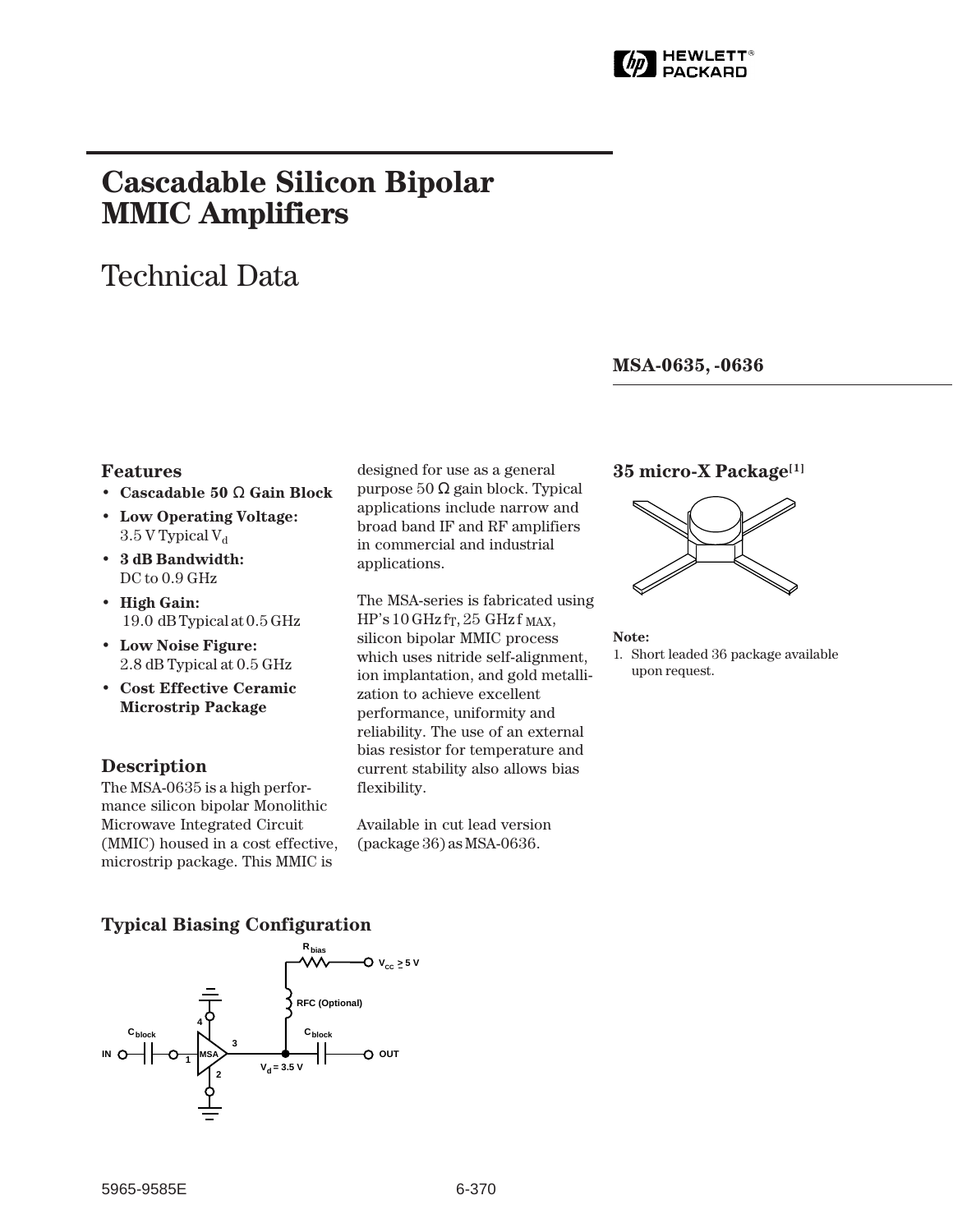**MSA-0635, -0636 Absolute Maximum Ratings**

| <b>Parameter</b>                   | <b>Absolute Maximum</b> <sup>[1]</sup> |
|------------------------------------|----------------------------------------|
| Device Current                     | $50 \,\mathrm{mA}$                     |
| Power Dissipation <sup>[2,3]</sup> | $200 \,\mathrm{mW}$                    |
| RF Input Power                     | $+13$ dBm                              |
| Junction Temperature               | $200^{\circ}$ C                        |
| Storage Temperature <sup>[4]</sup> | $-65$ to $200^{\circ}$ C               |

**Thermal Resistance[2,5]:**

 $\theta_{\rm ic} = 155$ °C/W

#### **Notes:**

- 1. Permanent damage may occur if any of these limits are exceeded.
- 2.  $T_{CASE} = 25^{\circ}C$ .
- 3. Derate at  $6.5 \text{ mW}$ /°C for T<sub>C</sub> > 169°C.
- 4. Storage above  $+150^{\circ}$ C may tarnish the leads of this package making it difficult to solder into a circuit.
- 5. The small spot size of this technique results in a higher, though more accurate determination of  $\theta_{jc}$  than do alternate methods. See MEASURE-MENTS section "Thermal Resistance" for more information.

## GP Power Gain  $(|S_{21}|^2)$  f = 0.1 GHz dB 19.0 20.5 22.0  $\Delta G_P$  Gain Flatness f = 0.1 to 2.5 GHz dB  $\pm 0.7$   $\pm 1.0$  $f_{3 \text{ dB}}$  3 dB Bandwidth GHz 0.9 Input VSWR  $f = 0.1$  to  $1.5$  GHz  $1.4:1$ Output VSWR  $f = 0.1$  to  $1.5$  GHz 1.3:1  $N$ F  $\vert$  50  $\Omega$  Noise Figure f = 0.5 GHz dB  $\vert$  dB  $\vert$  2.8 4.0  $P_{1 dB}$  Output Power at 1 dB Gain Compression  $f = 0.5$  GHz dBm  $\Big|$  dBm  $\Big|$  2.0  $IP_3$  Third Order Intercept Point f = 0.5 GHz dBm 14.5 t<sub>D</sub> Group Delay f = 0.5 GHz psec 200  $V<sub>d</sub>$  Device Voltage  $V<sub>d</sub>$  Device Voltage  $\vert V \vert$  3.1 3.5 3.9  $dV/dT$  Device Voltage Temperature Coefficient mV/°C – 8.0 **Symbol** Parameters and Test Conditions:  $I_d = 16$  mA,  $Z_0 = 50 \Omega$  Units Min. Typ. Max. VSWR

## **Electrical Specifications<sup>[1]</sup>,**  $T_A = 25^\circ \text{C}$

**Note:**

1. The recommended operating current range for this device is 12 to 30 mA. Typical performance as a function of current is on the following page.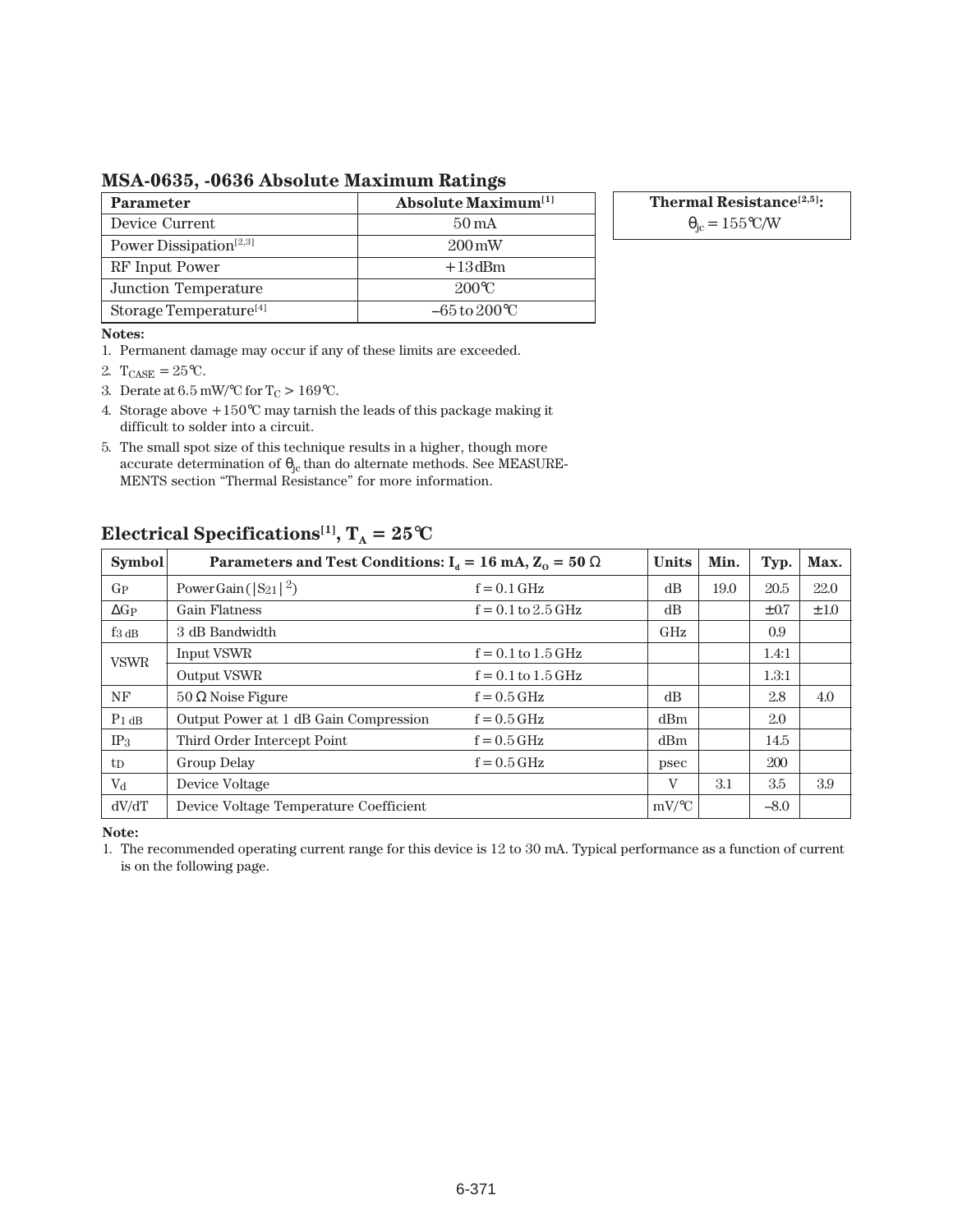**MSA-0635, -0636 Typical Scattering Parameters (** $Z_0 = 50 \Omega$ **,**  $T_A = 25^{\circ}C$ **,**  $I_d = 16 \text{ mA}$ **)** 

| Freq.      | $S_{11}$ |        | $S_{21}$      |       | $S_{12}$ |         |      | $S_{22}$ |         |        |         |
|------------|----------|--------|---------------|-------|----------|---------|------|----------|---------|--------|---------|
| <b>GHz</b> | Mag      | Ang    | $\mathbf{dB}$ | Mag   | Ang      | dB      | Mag  | Ang      | Mag     | Ang    | $\bf k$ |
| 0.1        | .03      | $-178$ | 20.5          | 10.59 | 171      | $-23.4$ | .068 | 5        | .04     | $-44$  | 1.05    |
| $0.2\,$    | .02      | $-177$ | 20.3          | 10.31 | 161      | $-22.9$ | .071 | 8        | .05     | $-68$  | 1.04    |
| 0.3        | .02      | $-164$ | 20.0          | 9.96  | 152      | $-22.4$ | .076 | 14       | .06     | $-87$  | 1.04    |
| 0.4        | .02      | $-116$ | 19.6          | 9.55  | 144      | $-22.0$ | .079 | 19       | .07     | $-104$ | 1.03    |
| 0.5        | .02      | $-100$ | 19.2          | 9.08  | 136      | $-21.8$ | .081 | 21       | .09     | $-114$ | 1.04    |
| $0.6\,$    | .04      | $-89$  | 18.7          | 8.59  | 128      | $-21.3$ | .086 | 24       | .09     | $-123$ | 1.04    |
| 0.8        | .07      | $-96$  | 17.7          | 7.66  | 115      | $-20.2$ | .098 | 29       | $.10\,$ | $-140$ | 1.03    |
| 1.0        | .10      | $-108$ | 16.6          | 6.79  | 103      | $-19.4$ | .107 | 31       | .11     | $-156$ | 1.02    |
| 1.5        | .17      | $-134$ | 14.2          | 5.13  | 79       | $-17.2$ | .138 | 30       | .12     | 172    | 1.03    |
| 2.0        | .24      | $-160$ | 12.1          | 4.01  | 60       | $-15.8$ | .163 | 26       | .12     | 148    | 1.04    |
| 2.5        | .31      | $-178$ | 10.3          | 3.26  | 48       | $-15.1$ | .175 | 27       | .12     | 140    | 1.08    |
| 3.0        | .37      | 166    | 8.7           | 2.72  | 34       | $-14.4$ | .190 | 24       | .11     | 135    | 1.10    |
| 3.5        | .42      | 151    | 7.4           | 2.33  | 21       | $-13.9$ | .203 | 19       | $.10\,$ | 144    | 1.11    |
| 4.0        | .46      | 139    | 6.2           | 2.04  | 9        | $-13.3$ | .216 | 16       | .08     | 167    | 1.11    |
| 4.5        | .48      | 126    | $5.1\,$       | 1.81  | $-3$     | $-12.8$ | .229 | 12       | .08     | $-173$ | 1.11    |
| 5.0        | .52      | 110    | 4.2           | 1.62  | $-15$    | $-12.2$ | .245 | 8        | .09     | $-173$ | 1.09    |

**Note:**

1. A model for this device is available in the DEVICE MODELS section.



(unless otherwise noted)



**Figure 1. Typical Power Gain vs.**  Frequency,  $\mathbf{I}_{\mathbf{d}} = 16 \text{ mA}.$ 



**Figure 4. Output Power at 1 dB Gain Compression, NF and Power Gain vs. Case Temperature, f = 0.5 GHz,**   $I_d = 16$ mA.









**10 15 20 25 Gp (dB) 10 20 25 30 15 0.1 GHz 0.5 GHz 1.0 GHz 2.0 GHz**

**Compression vs. Frequency.**

**-4**

**0**

**4**

**I d = 20 mA**

**I d = 16 mA**

**I d = 12 mA**

**I d = 30 mA**

**P1 dB (dBm)**

 $P_1$ <sub>dB</sub> (dBm)

**8**

**12**

**0.1 0.2 0.3 0.5 2.0 1.0 4.0 FREQUENCY (GHz)**